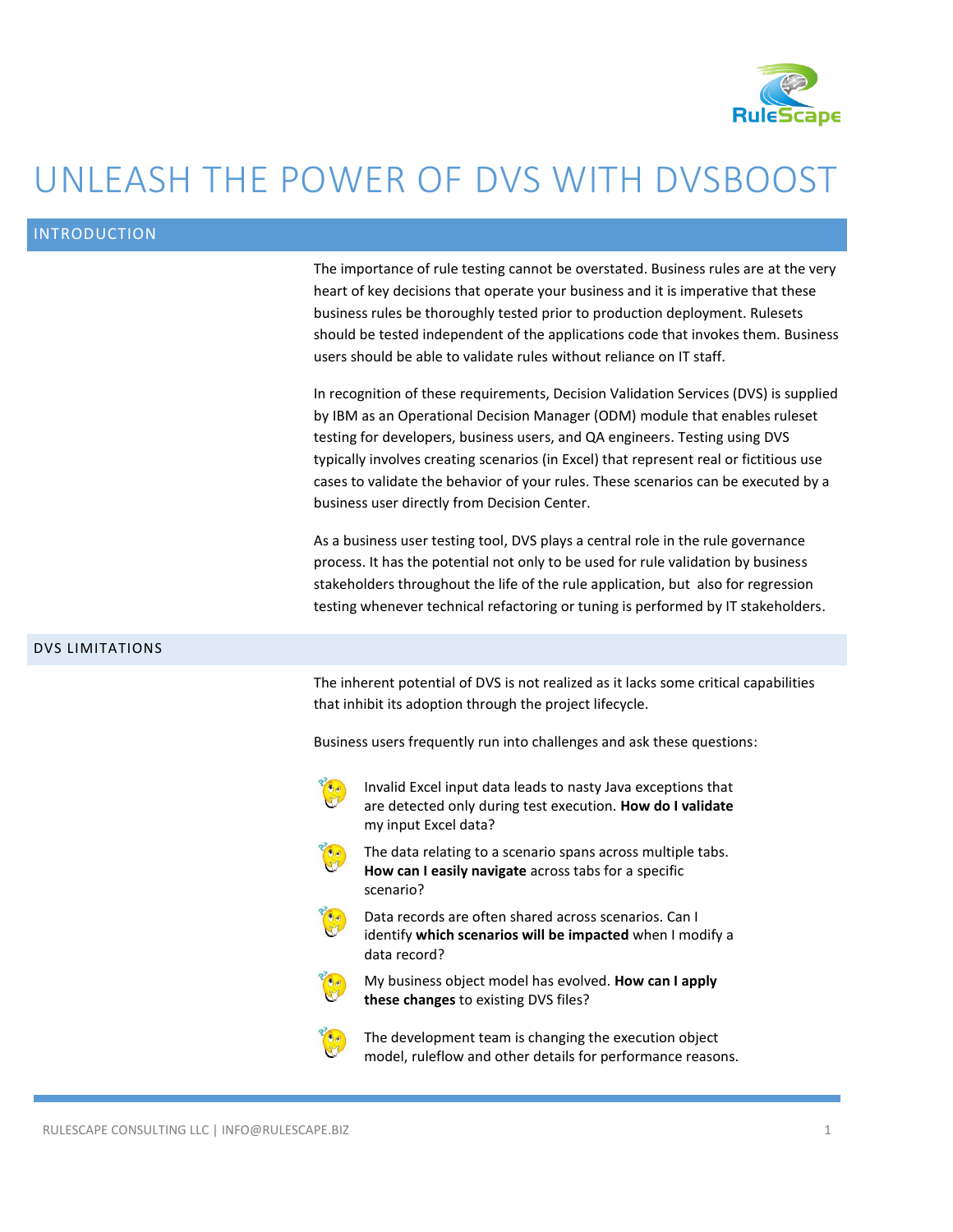

**How can I ensure that business functionality** has not been compromised?



My DVS file has been corrupted due to copy and paste from other DVS files. **How can I repair** this file?



**Can I remove unused data records** that clutter my DVS spreadsheets?



Over time, as I create several DVS files, **how can I reorganize** the scenarios contained in them?

DVSBoost provides the capabilities to empower a business user to deal with all these issues.

# RULESCAPE DVSBOOST



*RuleScape DVSBoost*, designed to be used in conjunction with DVS, is an Excel Addin which seamlessly integrates with DVS and provides a number of capabilities that enhance the usability and management of DVS assets. DVSBoost unlocks the full promise and potential of DVS by overcoming its limitations in the areas of:

- 1. Refactoring and managing existing DVS assets
- 2. Navigation and viewing of scenarios
- 3. Validation of scenario data

In addition, lack of a test coverage report during test execution is a major limitation of DVS. This is rectified by *RuleScape DVSBatch*, and is described in a separate document.

### REFACTORING AND MANAGING EXISTING DVS ASSETS

As is said: "the only constant is change"! As anybody who has done ODM development for any period of time will attest, the business object model (BOM) evolves over time. This evolution is rapid during the inception of a project and during subsequent big releases, but rarely ever stops. When changing the BOM, the ability to use existing DVS test cases to perform regression testing is invaluable.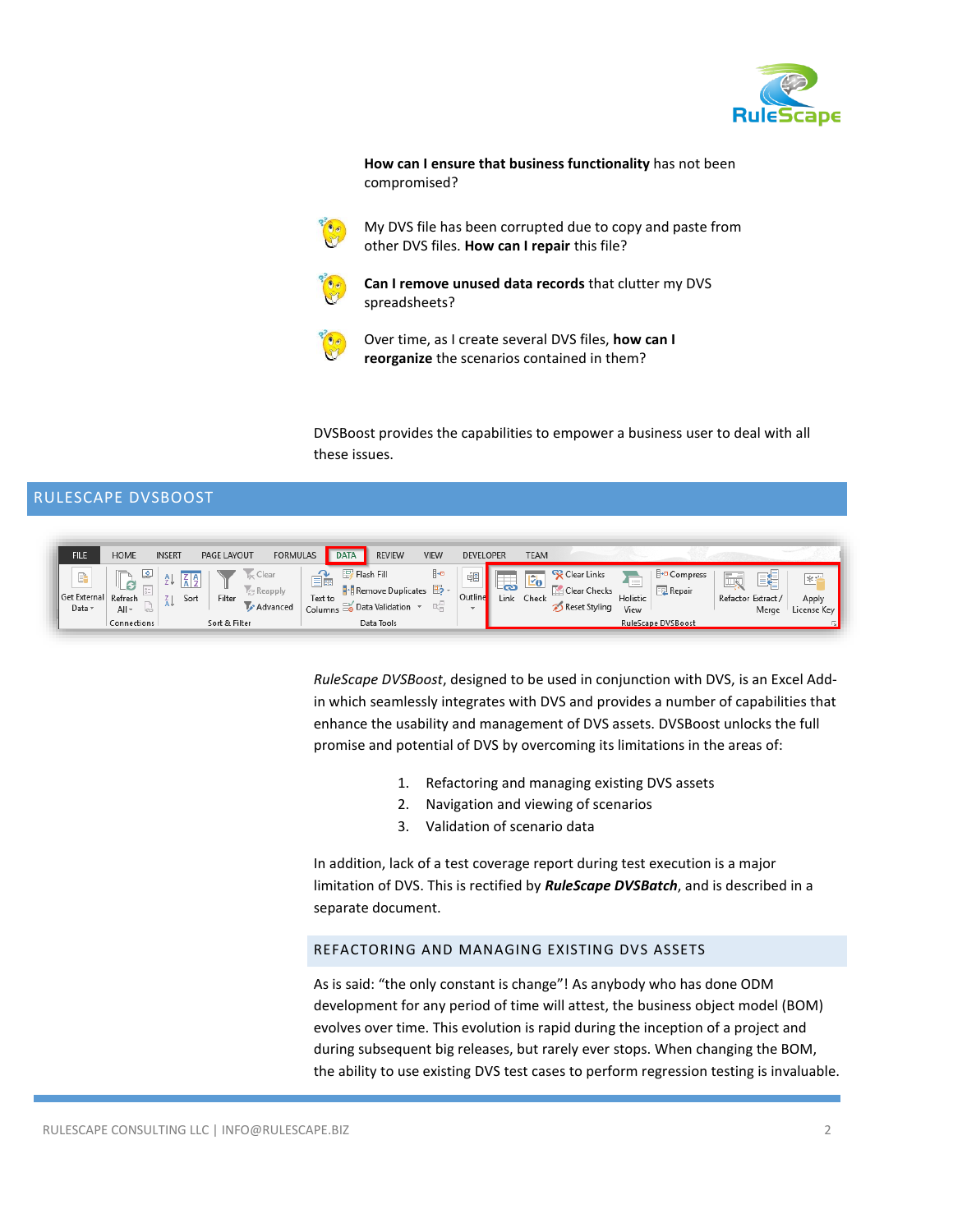

When your BOM is modified, you have to generate a new DVS template file; but what about the existing DVS spreadsheets? Bluntly put, the reality is that prior DVS assets cannot be used after any non-trivial BOM change.

There are several types of refactoring that can invalidate existing DVS assets. Some of these changes, such as changing dynamic domain values, can even be initiated by business users with no involvement of IT. This makes it even more critical for business users to have the refactoring tools.

With DVSBoost, business users are enabled to refactor DVS files.

Clear Links<br>Link Check (Clear Checks Holistic<br>
Meset Styling View E<sub>'</sub> Compre **FEL** Repai

| TaleScape DVSBorot Refactor Tool | ο                                                                                                                                                                                                                                                                                                                                                                                                                               | × |
|----------------------------------|---------------------------------------------------------------------------------------------------------------------------------------------------------------------------------------------------------------------------------------------------------------------------------------------------------------------------------------------------------------------------------------------------------------------------------|---|
|                                  | ۵<br>Refactor                                                                                                                                                                                                                                                                                                                                                                                                                   |   |
|                                  | Use this tool to refactor existing Decision Validation Services (DVS) spreadsheets to match up with a new<br>COM DVS template file.                                                                                                                                                                                                                                                                                             |   |
|                                  | Refactoring is necessary whenever there is a change to the Business Object Model (BOM) or underlying<br>Execution Object Model (XCM) class/attribute name or packaging. When making such an CDM change,<br>a new template file must first be penerated from CDM and used to refactor existing scenario files.<br>before running this tool, open the scenario file(s) that you wish to refactor. This tool will create new files |   |
| --                               | by adding a "disboost" suffix to the scenarios' files; the original files are left untouched, but will get<br>closed.<br>Clear All<br>Select All                                                                                                                                                                                                                                                                                |   |
| File(s) to Refector              |                                                                                                                                                                                                                                                                                                                                                                                                                                 |   |
|                                  | Validation scoration star<br>of dynamic scenestos DFMO2 sisc                                                                                                                                                                                                                                                                                                                                                                    |   |
| New Template File:               | C.1-Rule Screen/work/www.en/shattania/demo/shadonal/texts die-refactionst visu                                                                                                                                                                                                                                                                                                                                                  | - |
|                                  | Refactor<br>Cancel                                                                                                                                                                                                                                                                                                                                                                                                              |   |

- Use *DVS Refactor Tool* to automatically refactor DVS scenario files whenever there is a BOM/XOM evolution. DVSBoost applies sophisticated refactoring logic to multiple DVS scenario files and can handle all your typical refactoring requirements, including:
- $\triangleright$  Add, remove or rename BOM attributes
- $\triangleright$  Change the underlying XOM (Java or XSD) of an existing BOM attribute
	- o Change data type of an attribute
	- o Change package (or namespace) structure
	- o Change XOM class name or attribute name
- $\triangleright$  Add, remove or modify enumerated values or dynamic domain values
- $\triangleright$  Add, remove or rename ruleset parameters

Rules are designed to accommodate change. As rules change, new DVS scenarios may be added or existing ones may be modified. Over time, multiple business users may build test scenarios across multiple files. As the number of scenarios and DVS spreadsheets keep rising, there usually comes a time during the lifecycle of the project when you will want to do some housekeeping on these assets. For instance, a business user may wish to merge one or more scenario files, or may want to extract a subset of scenarios from an existing file to a new file.

DVSBoost provides tools to *Repair* a damaged DVS spreadsheet and *Compress* to remove all irrelevant records.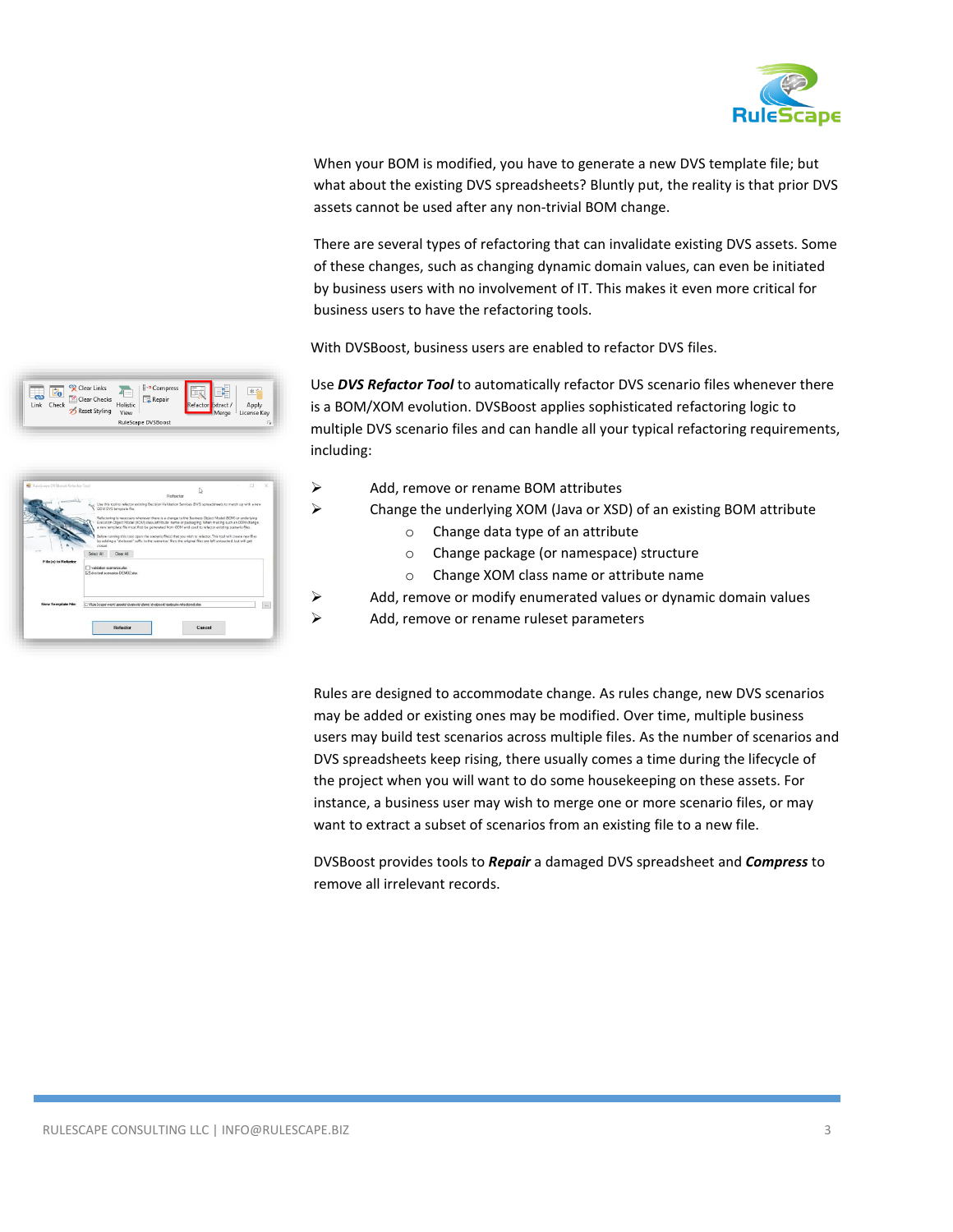

| Link | <b>Ve</b><br>Check | Clear Links<br><b>Clear Checks</b><br>Reset Styling | $\equiv$<br>Holistic<br>View | <sup>1</sup> - <sup>o</sup> Compress<br>Repair<br>E9. | w<br>Refacto | $\sim$<br>►<br>Merge | 冰雪<br>Apply<br>License Kev |
|------|--------------------|-----------------------------------------------------|------------------------------|-------------------------------------------------------|--------------|----------------------|----------------------------|
|      |                    |                                                     |                              | RuleScape DVSBoost                                    |              |                      | Fs)                        |

|                                                                         | Select Scenarios to Merge into Target                                                                                                                                                       |  |
|-------------------------------------------------------------------------|---------------------------------------------------------------------------------------------------------------------------------------------------------------------------------------------|--|
|                                                                         | Select scenarios from the source DVS file to menge. A red icon indicates that a scenario with the<br>same name already exists in the target DVS file. It will be renamed to avoid conflict. |  |
|                                                                         | Click "Extract Selected Scenarios" to insert the selected scenarios into the target DVS file. Names<br>of spenwiss and other objects will be suitably updated to avoid collisions.          |  |
|                                                                         | Neither the source file nor the tarpet file is directly modified. The target DVS file is cloned to<br>apply the merge.                                                                      |  |
|                                                                         | Source: C/RuleScapelwork/assetsid/stock/idencid/stock/d/steat scenarios DEMO2 xlax                                                                                                          |  |
|                                                                         | Target C:/RuleScape\work\assets\dvstools\demoldvsboost\testsuite-refactored.xlsx                                                                                                            |  |
| Clear All<br>Select All                                                 |                                                                                                                                                                                             |  |
| Й<br>Validation Scenario - no apolication                               |                                                                                                                                                                                             |  |
| Validation Scenado - no hormwers                                        |                                                                                                                                                                                             |  |
| Й<br>Mr. Credit Score Scenario                                          |                                                                                                                                                                                             |  |
| Min Credit Score Scenario - Negative<br>Mrs Property Visitae Scienterio |                                                                                                                                                                                             |  |
|                                                                         |                                                                                                                                                                                             |  |
|                                                                         |                                                                                                                                                                                             |  |
|                                                                         |                                                                                                                                                                                             |  |
|                                                                         |                                                                                                                                                                                             |  |
|                                                                         |                                                                                                                                                                                             |  |
| Morgo                                                                   | Cancol                                                                                                                                                                                      |  |
|                                                                         |                                                                                                                                                                                             |  |

#### NAVIGATION AND VIEWING

Use *Extract / Merge* to manage scenarios across multiple DVS spreadsheets. With this tool, you can:

- 1) Merge scenarios from several source DVS spreadsheets into a target spreadsheet.
- 2) Merge a subset of scenarios from a source DVS spreadsheet into a target spreadsheet.
- 3) Extract a subset of scenarios from a source DVS spreadsheet.

This tool intelligently merges only the relevant rows. Irrelevant data records are not merged.

It also performs sophisticated automatic conflict management when data records in different DVS spreadsheets have the same ID but have different data values. DVSBoost automatically renames conflicting records and consistently applies it across scenarios thereby removing collisions.

A DVS spreadsheet in essence is an Excel representation of an object graph containing the business object model instances for the input and output parameters of a ruleset. To understand a scenario of any complexity, it is important to be able to view and navigate this object graph; however, there is no easy way to navigate this object graph or to view it in its entirety in DVS.

Data records can be reused by multiple scenarios, though it is not easy to identify which scenarios use a particular data record. Without this information, you are prone to inadvertently impact scenarios when modifying a data record. Navigation and viewing are particularly thorny problems when dealing with DVS worksheets that have a large number of rows or when dealing with complex domains that have a number of classes.



- $\triangleright$  Link and backlink a parent record with the children records on a different tab.
- $\triangleright$  Link and backlink a scenario with expected results for that scenario.
- Display which scenarios a particular record is involved in.



|                                             |                                       |             | <b>De request</b>           |                                         |            |                      |                   |                                   |                            |
|---------------------------------------------|---------------------------------------|-------------|-----------------------------|-----------------------------------------|------------|----------------------|-------------------|-----------------------------------|----------------------------|
| <b>Clintennia</b>                           | <b><i><u><u>Insertime</u></u></i></b> |             | - application               | analization states                      | as of date | - borrowers          | a balancing       | <b>START</b>                      | - property                 |
| <b>Validation Scenario - no analization</b> | Taxt validation rate                  |             |                             | <b>COMMIT</b>                           | 3/3/3015   | <b>John Dra</b>      | maxance.data 1    |                                   | loan data 1 binala home pr |
|                                             |                                       |             |                             |                                         |            | <b>Yourman Smith</b> | Imagement Ada 2   |                                   |                            |
|                                             |                                       |             |                             |                                         |            |                      | mourand           | <b>CONTRACT CONTRACT TO MODEL</b> |                            |
| <b>Malidation Sounario - no homegawes</b>   | Taxt validation rate                  |             | <b>First mortgan COMMIT</b> |                                         | 2/2/2015   |                      | mouran            | direct in Insurance data?         |                            |
|                                             |                                       |             |                             |                                         |            |                      | mourance data 2   |                                   |                            |
|                                             |                                       |             |                             |                                         |            |                      | Importance data 2 |                                   |                            |
|                                             |                                       |             |                             |                                         |            |                      |                   |                                   |                            |
|                                             |                                       |             |                             |                                         |            |                      |                   |                                   |                            |
|                                             |                                       |             |                             |                                         |            |                      |                   |                                   |                            |
|                                             |                                       |             |                             |                                         |            |                      |                   |                                   |                            |
| insurance data namiamount                   |                                       |             |                             | coverage amount                         |            |                      | current due date  |                                   | dec                        |
|                                             |                                       |             |                             |                                         |            |                      |                   |                                   |                            |
| insurance data 1                            |                                       |             | oon.                        |                                         | 300000     |                      |                   | 12121                             |                            |
|                                             |                                       | @DVSBoost - |                             |                                         |            |                      |                   |                                   |                            |
|                                             |                                       |             |                             |                                         |            |                      |                   |                                   |                            |
|                                             |                                       |             |                             |                                         |            |                      |                   |                                   |                            |
|                                             |                                       |             |                             | Used in 2 scenario(s):                  |            |                      |                   |                                   |                            |
| <u>insurance plata 2</u>                    |                                       |             |                             |                                         |            |                      |                   |                                   |                            |
|                                             |                                       |             |                             | 1. Validation Scenario - no application |            |                      |                   |                                   |                            |
| insurance <del>uata</del> 3                 |                                       |             |                             | 2. Validation Scenario - no borrowers   |            |                      |                   |                                   |                            |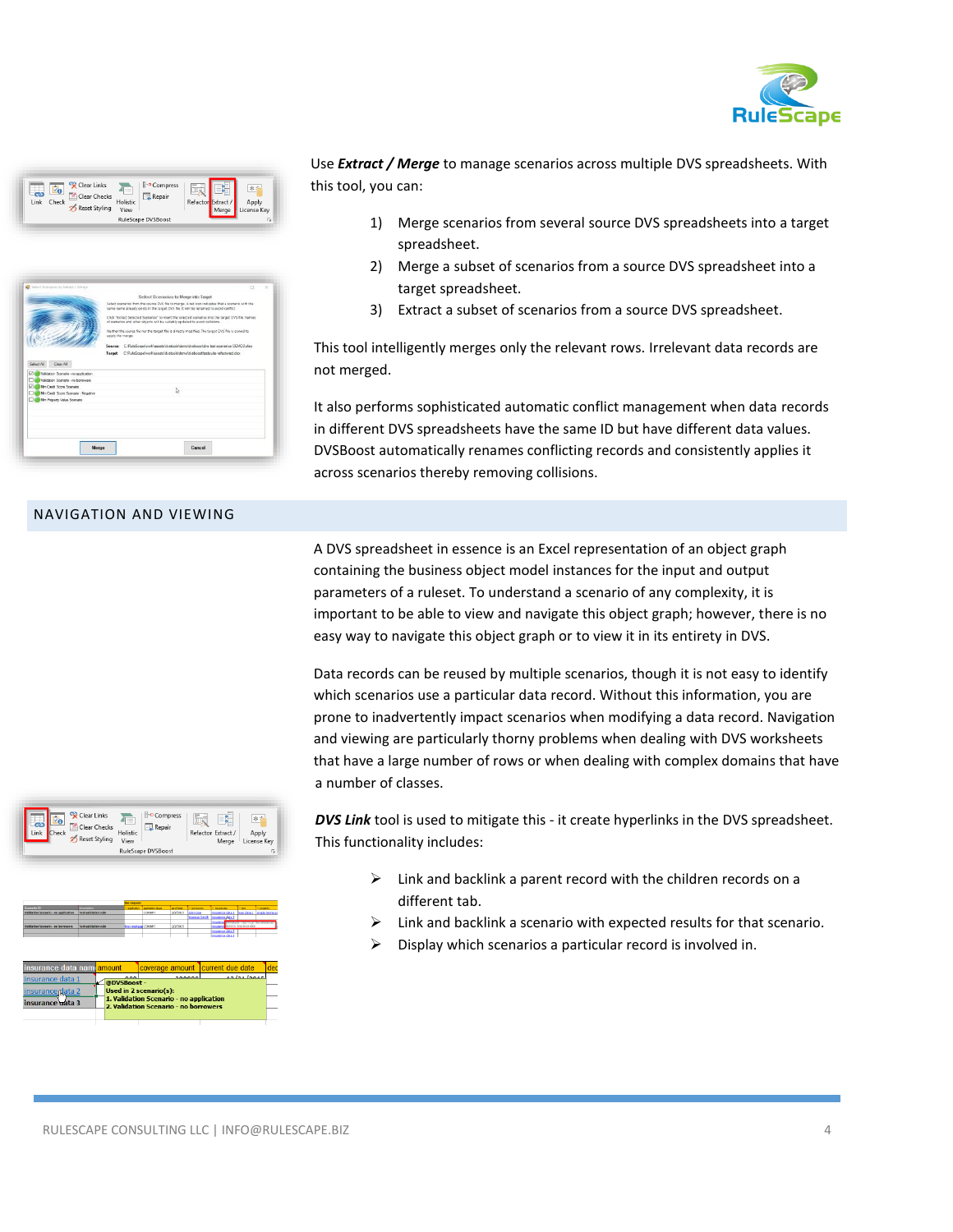



Use *Holistic View* to get a complete view of one or more scenarios. The holistic view comprises of the scenario data along with all associated objects across all the tabs (input and output).

This tool creates a printable HTML report for one or more selected scenarios in JSON or a more human-readable format.

## VALIDATION OF SCENARIO DATA

It is quite easy to make errors when entering data, such as using an invalid name for associated objects resulting in "dangling" references, or not entering the right data type, or omitting a mandatory field, just to name a few.

Use the *Check* tool to validate the scenario data in the currently open DVS file. This tool sweeps through all the worksheets in the DVS file and performs the following data checks:

- Validate that the DVS spreadsheet is structurally sound and that all reference worksheets are present.
- Validate that there are no dangling references.
- Validate that each scenario has a corresponding expected result.
- Validate that a cell value is a valid enumerated value.
- Validate that a cell data element is of the right data type.
- Validate that mandatory values are provided.
- Validate that multiple values are not provided where a single value is expected.

Upon invoking *Check*, all the data errors are identified and reported in a *DVSBoost Report* worksheet. This report lists all detected validation issues (ERROR or WARNING) along with suggested corrective action. Clicking on the validation issue text navigates you directly to the erroneous cell.

| <sup>1</sup> <sup>-0</sup> Compress<br>Clear Links<br>Ē<br>宗道<br>$\sim$<br>$\sim$<br>同 Repair<br>Clear Checks<br>Link<br>Holistic<br>Refactor Extract /<br>Apply<br>Reset Styling<br>View<br>License Key<br>Merge<br>RuleScape DVSBoost<br>履 |  |
|----------------------------------------------------------------------------------------------------------------------------------------------------------------------------------------------------------------------------------------------|--|
|----------------------------------------------------------------------------------------------------------------------------------------------------------------------------------------------------------------------------------------------|--|

data (diret<br>nt: 200800. u time etamp (application endmoit d<br>…… tin*firmis in no en s*ar

| Could not find reference 'stim Doe X' [call O5, Scenarios: bomzwers] in tab 'bomzwer data', Did you mean 'john Doe'?                   |
|----------------------------------------------------------------------------------------------------------------------------------------|
| Multiple values not expected for 'Scenarios: application stage' in cells E9.E11: E9-COMMIT, E10-APPROVE,                               |
|                                                                                                                                        |
|                                                                                                                                        |
| No Expected Results specified for spenario Validation Scenario - no application X1. Did you mean Validation Scenario - no application? |
|                                                                                                                                        |

|                                        |                                     | the request                 |                     |            |                         |                                    |                |
|----------------------------------------|-------------------------------------|-----------------------------|---------------------|------------|-------------------------|------------------------------------|----------------|
| <b>Seasanto D</b>                      | <b>Albrew</b>                       | - application               | <b>MARIA ROBERT</b> | as of Age. | <b>HAPPING</b>          | <b>AFF/Milliard - Faces</b>        |                |
| Validation Scenario - no application X | Test salidablas rate                |                             | COMMO               | 2/2/2415   | $\mathbf{r}$            | <b>Beforesce missing in</b>        | <b>HA</b>      |
|                                        |                                     |                             | ADDINTAT            |            |                         | Toeman Smittleging mean John Doc't | <b>College</b> |
|                                        |                                     |                             |                     |            |                         |                                    | b.             |
| Validation Scenario : no homewers      | <b>Tour suitable key rate</b>       | first reorigage application |                     | 2/2/2015   |                         | marance data I                     | Tiran data     |
|                                        |                                     |                             |                     |            |                         | insurance data 2                   |                |
|                                        |                                     |                             |                     |            |                         | <b>Imparence data 2</b>            |                |
| <b>Mix Cradit Some Scenario</b>        | Taxt min modif some rate            | first mortages application  | COMMIT              |            | <b>DIRIOSE</b> John Doe | <b>Importance data 1</b>           | loan data      |
|                                        |                                     |                             |                     |            |                         | Toeman SextExissionce data 2       |                |
|                                        |                                     |                             |                     |            |                         | <b>Insurance data 2</b>            |                |
| Min Credit Score Scenario - Negative   | fest pin cosft some rale - negative | first mortgage application  | COMMON              |            | 3/3/3015 John Doe       | Insurance data 1 licen data        |                |
|                                        |                                     |                             |                     |            |                         | <b>Impressor data 7</b>            |                |